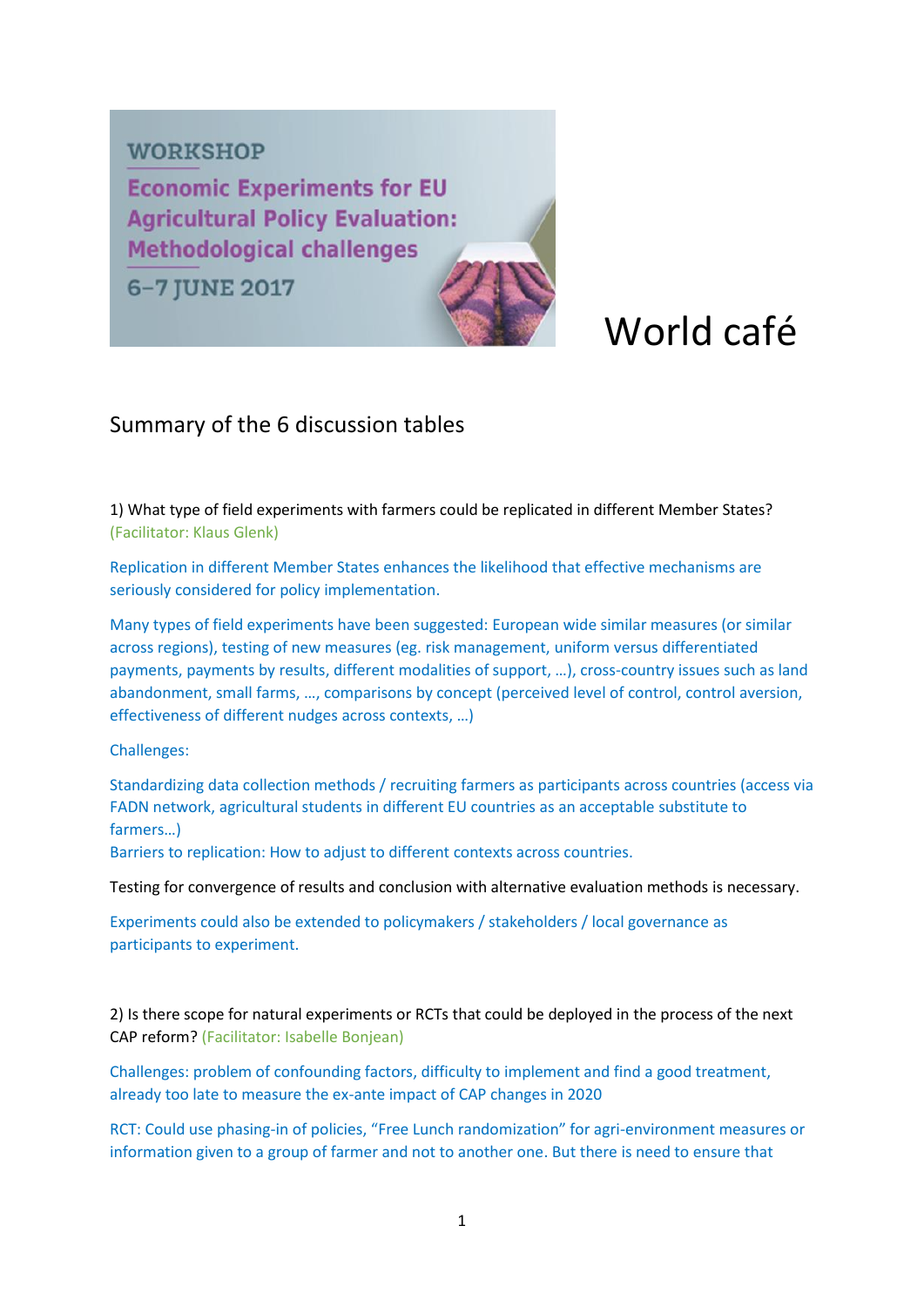treated groups and control groups face comparable context, to coordinate the experiment across regions and to control potential contamination.

Quasi-experiment: easier and less ethically questionable but only for ex-post evaluation. Could use: eligibility criteria to certain policy (convince those designing the measures to introduce arbitrary thresholds), "Errors" in administration, sudden unanticipated shock (Brexit, …), delays of implementation of EU policy within and across different countries.

Up to know, few members of the network have mobilized such approaches for CAP evaluation.

3) Do you know studies which have successfully combined economic experiments with other data sources and methods? How could existing database be improved to facilitate experimental work? (Facilitator: Maria Espinosa)

There are many rich databases: administrative data, agricultural census (AC), FADN, Farm Structure Survey (FSS), Survey on Agricultural Production Methods (SAPM), land use data, climate data, satisfaction survey from EU (Eurobarometer), data coming from precision (smart) farming like fertilizer use… But there are many concerns: representativeness of the surveyed sample, difficulties to merge databases, accessibility and data privacy rules.

Extensive literature on combining experimental with observational data in environmental economics: Whitehead Haab, Huang (2011) and Phaneuf and Requate (2017, page 609, "A course in Environmental Economics") chapter on combining stated and revealed preferences.

University of Bologna (Italy) is testing a methodology linking experimental data and FADN data with a non-parametric approach in order to avoid the farm to farm matching (will be presented at the EAAE conference in Parma)

Some information on the on-going evolutions of these databases:

- FADN/SAPM are very powerful databases conducted EU-wide and with continuity. Therefore, the medium-long term effects of nudges could be assessed. But problem of data accessibility/anonymity.
- We could suggest to improve FADN with behavioural questions. DG-AGRI is pushing to have the social, environmental indicators in FADN (Flint project: http://www.flintfp7.eu/index.html) but most Member States are reluctant. Each additional reporting means extra workload to the farmers. Reduce the sample size as a trade-off of collecting additional indicators. For agricultural census, the focus is on a greater consistency with Farm Structure Survey (FSS) data.

#### 4) How can we enlarge and strengthen our network? (Facilitator: Evelien Cronin)

Insights from other disciplines can be very useful for future research. Especially in the design phase: useful information from sociologists, psychologists, health economists, etc. However, should not be central to the network to keep a manageable group

A large question remains: how to fit this methodology with other economic methodologies. This is a very interesting domain to explore further. The scientific committee mentions that they looked for somebody to illustrate this point during the workshop, but no one was available.

Contacts with farmers / policy makers (and obtain their agreement) is key. Should relevant contacts be shared?